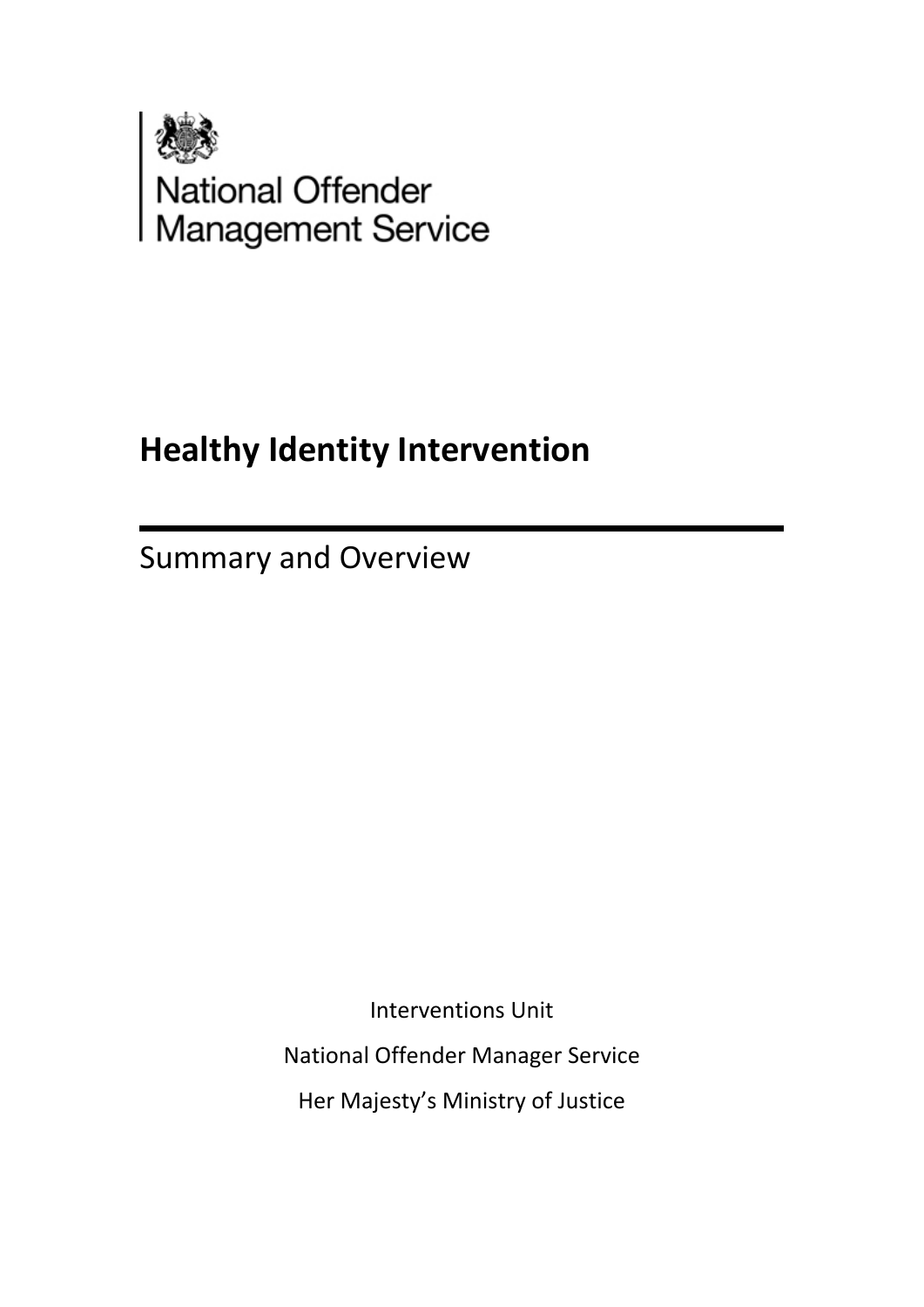# **Commercial Confidentiality Statement**

All rights in this document, including but not limited to, the copyright, trade marks and related rights, belong to the National Offender Management Service ("NOMS").

You agree not to use, employ, exploit, copy (in any format) or transfer the information contained in this document ("Confidential Information") whether for yourself or on behalf of any third party otherwise, than for your own personal use, or use within your business, unless agreed to by NOMS in writing.

You will treat the Confidential Information in this document as confidential and will require any of your employees who have access to this document also to treat it as confidential and will not disclose the Confidential Information to any third party or use it in any way other than for the purposes detailed above.

You shall not make any commercial use of or make any commercial gain from the Confidential Information and/or copyright, trade marks and related rights contained in this document, without NOMS' prior written consent.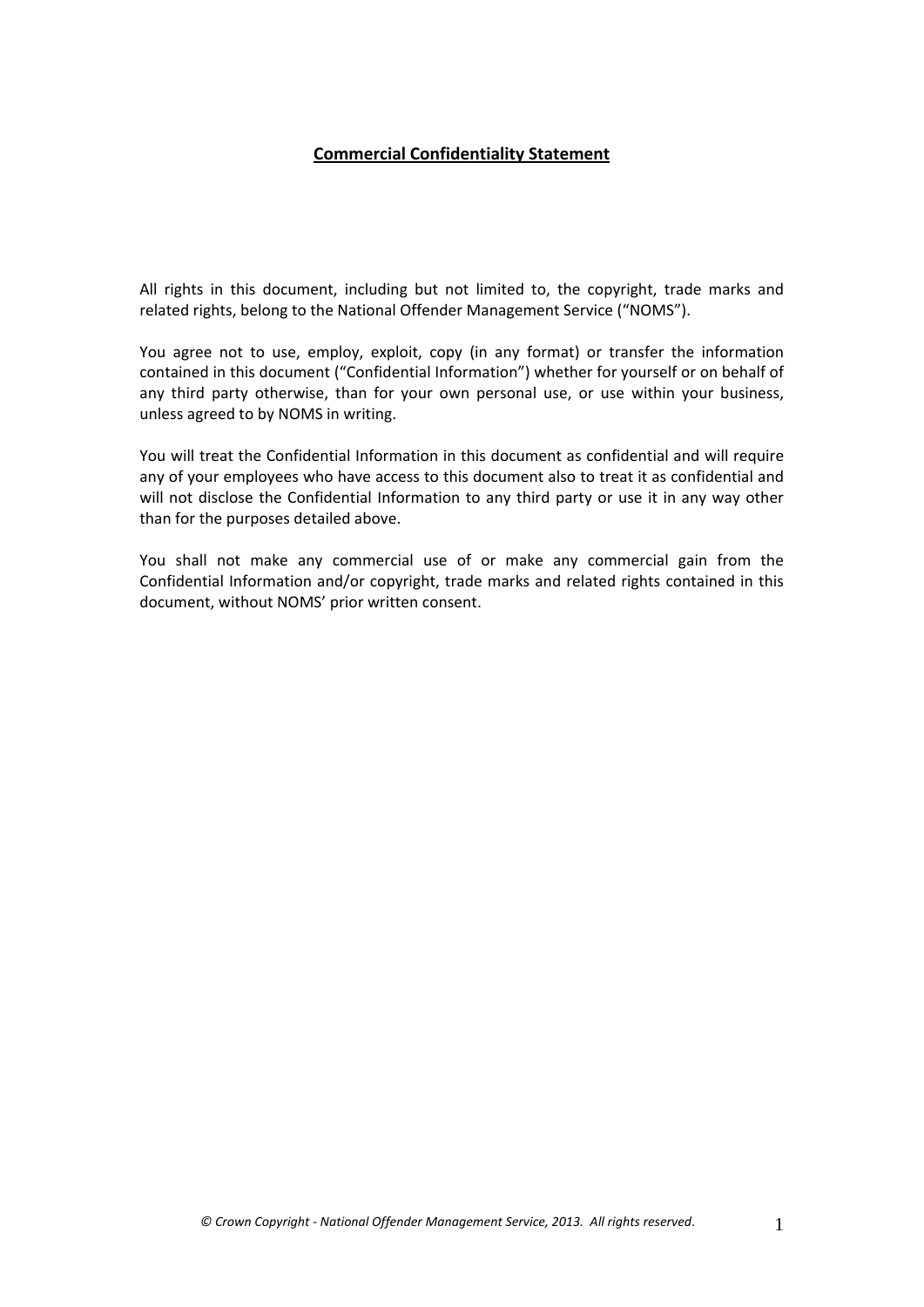### **Background**

NOMS Interventions Unit have an established international reputation for developing and delivering high‐quality, evidence‐based assessments and interventions to effectively manage and prevent offending behaviour. In 2008 a team in this unit were tasked with developing interventions to prevent extremist offending and methodologies to assess risk of extremist offending.

Casework with volunteer extremist offenders in custody was conducted to learn about their pathways into extremist offending, effective approaches to engaging and working with them and how to facilitate disengagement and desistance. This experience accompanied by a review of the literature regarding the rehabilitation and reintegration of extremist offenders directly informed the design and development of the Healthy Identity Intervention (HII). It was also designed & developed on the established 'What Works' research and principles associated with effective interventions to reduce offending behaviour.

Delivery of the HII was piloted in 2010 and 2011 at various prisons and community regions with extremist offenders associated with different ideologies, groups and causes (e.g. Al Qaeda, Extreme Far right, Animal Rights). This included offenders of different ages and gender who had committed a variety of offences. An evaluation of the HII was completed in 2011 which supported delivery of this intervention across NOMS and provided recommendations to enhance it. Revisions to the intervention were made and since 2012 it has been available to all convicted extremist offenders in both custody and community who are assessed as suitable. We continue to monitor and supervise the progress of offenders completing this intervention and this learning continues to inform its evolution.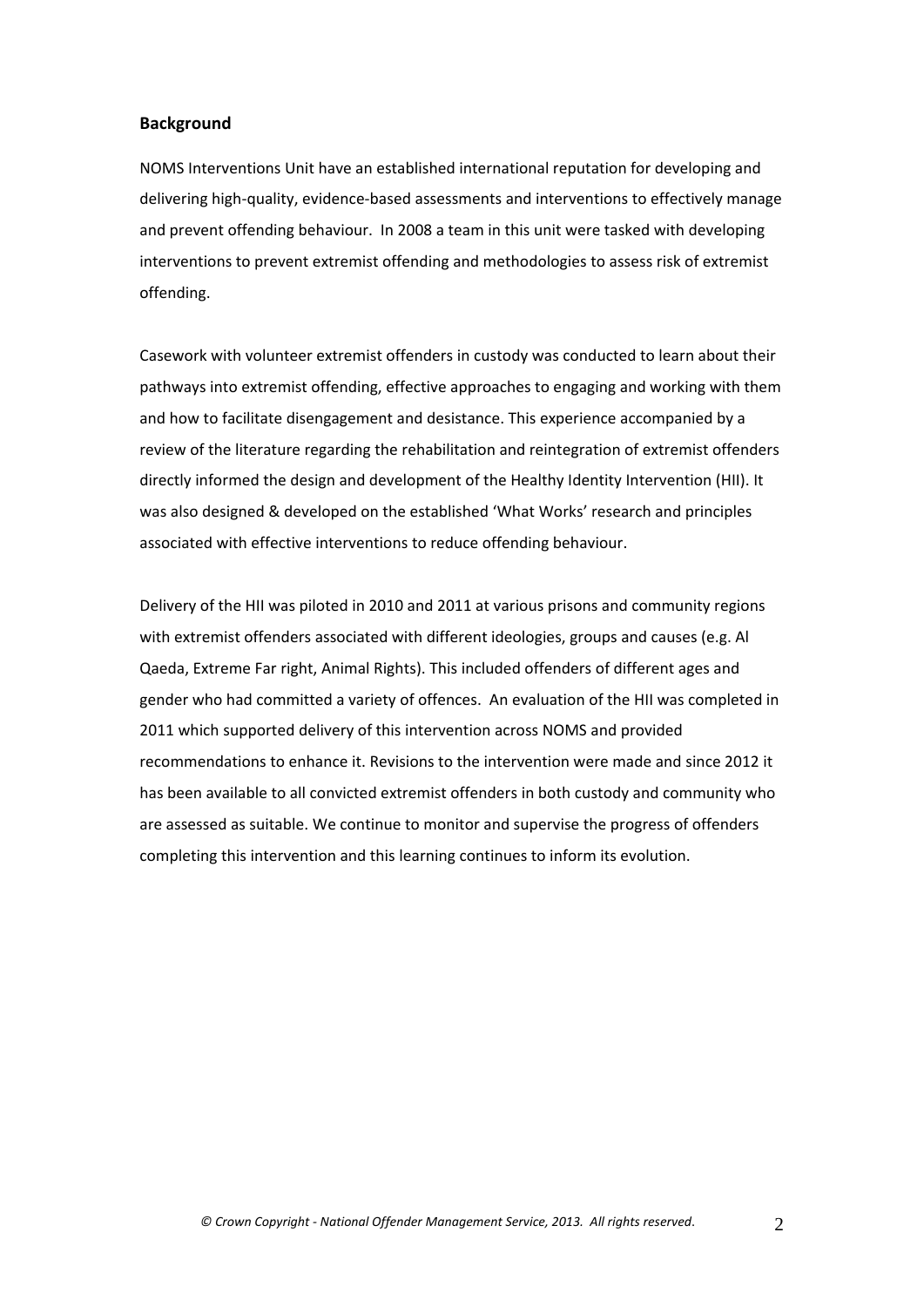#### **Purpose**

The purpose of the intervention is to try and prevent individuals from committing future extremist offences. To achieve this, it encourages and empowers participants to disengage from an extremist group, cause or ideology. It addresses both the factors and circumstances which *motivate* individuals to engage and offend and also those attitudes, beliefs and perceptions that *enable* them to offend. The intervention provides an opportunity for participants to reflect on who they are and where they are going with their lives. It encourages them to reconsider whether the commitments they have made to an extremist group, cause or ideology really allow them to 'get on in life', meet their personal needs and allow them to be the type of person they want to be. Ultimately, it encourages them to 'move on' with their lives, embrace new commitments and feel empowered to 'walk away'.

#### **Key Features**

The notion of identity is central to the intervention. Identity issues appear to go to the heart of why people commit these types of offence and also why they choose to disengage and desist. The HII recognises that when people identify strongly with other relationships, groups or values in their lives, these bonds can have a powerful effect over their thoughts, feelings and behaviour. Helping people to step‐away from the things they identify with (and can often love or care passionately about) is a process that requires support, sensitivity and persistence. This focus allows the intervention to take a genuinely holistic approach and focus on what really matters to people's lives rather than just addressing more peripheral issues.

The intervention is delivered in a one-to-one setting (or two facilitators to one participant). This has a number of benefits over a group format, the most important of which is helping participants to reconnect with their own personal values and beliefs, rather than being influenced by those shared by an extremist group or cause. The relationship between the facilitator/s and the participant is viewed as crucial to facilitating change and disengagement. It is intended to be delivered and experienced as a collaborative process in which participants take responsibility for their own progress but with the support and skills of the facilitator/s. This can strengthen their engagement with the process and see this as benefitting them at a personal level, rather than just as a means to an end.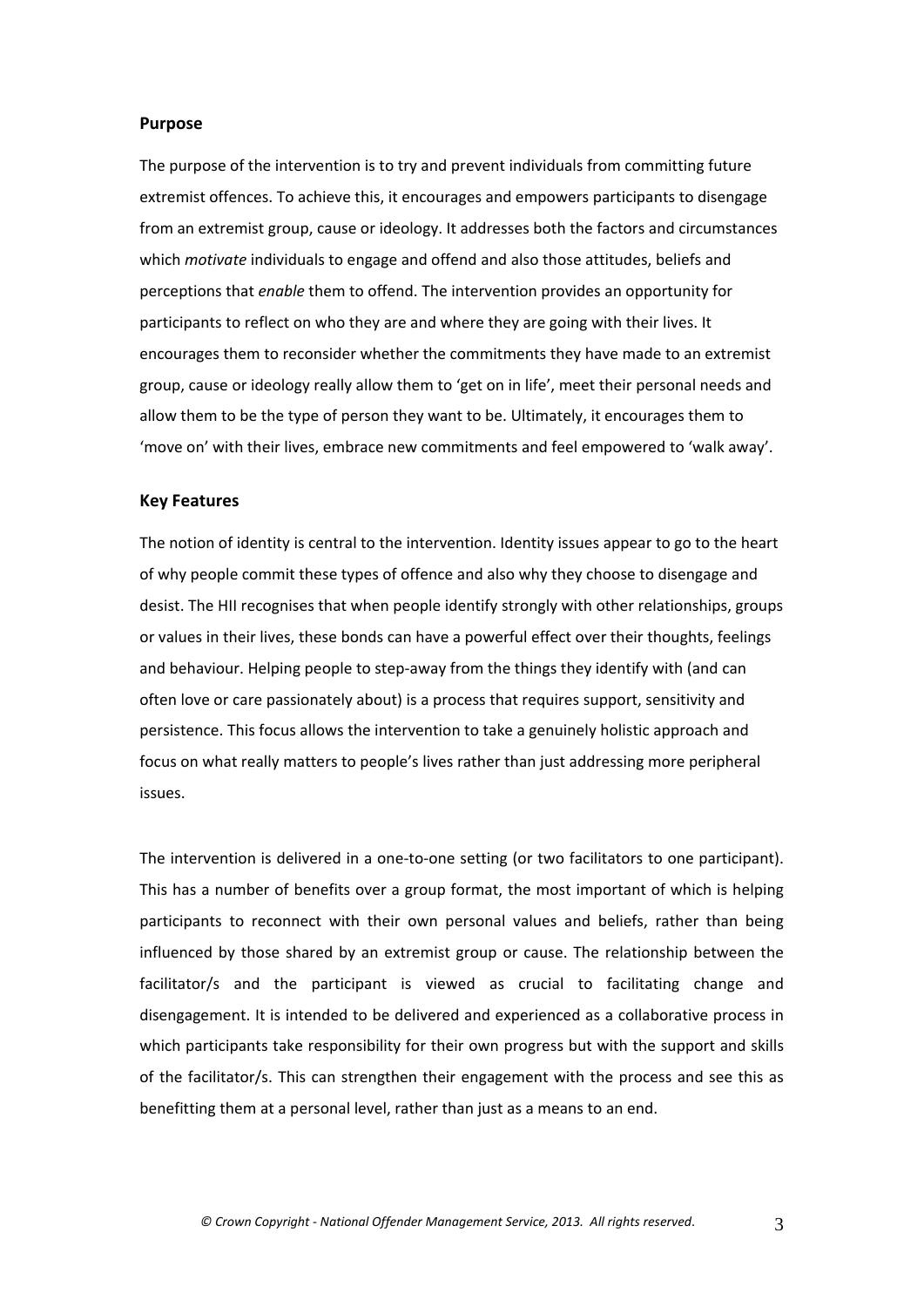It is flexible in that facilitators can decide which sessions they want to complete for each individual and over what time period. The sessions selected are those assessed as being most relevant to target each participant's individual risks, needs and circumstances. These are typically assessed using the Extremism Risk Guidelines 22+ (ERG). The intervention targets and addresses the majority of the risk factors identified in the ERG. The pathways individuals take into becoming engaged with (and disengaged from) an extremist group, cause or ideology are often varied and complex and require sound assessment and competent facilitator skills.

To facilitate disengagement and desistance, the modules and sessions of the intervention are intended to help participants:

- 1. Meet their personal needs without needing to be committed to an extremist group, cause or ideology
- 2. Strengthen their own sense of personal agency in making decisions about their current and future commitments
- 3. Address their offence supportive attitudes, beliefs and thinking
- 4. Express their values and pursue their goals without needing to offend
- 5. Increase their tolerance and acceptance of challenging emotions. These goals will vary for each participant but are based on addressing the factors and circumstances which seem to contribute to extremist offending and facilitating those which encourage disengagement

The intervention is not ideologically based or intended to re-educate participants in a particular set of beliefs or doctrine. It does however allow participants to explore and be challenged about their beliefs, ideas and attitudes which contribute to offending behaviour. Addressing inaccurate, unhelpful or distorted beliefs and attitudes is just one component of the intervention.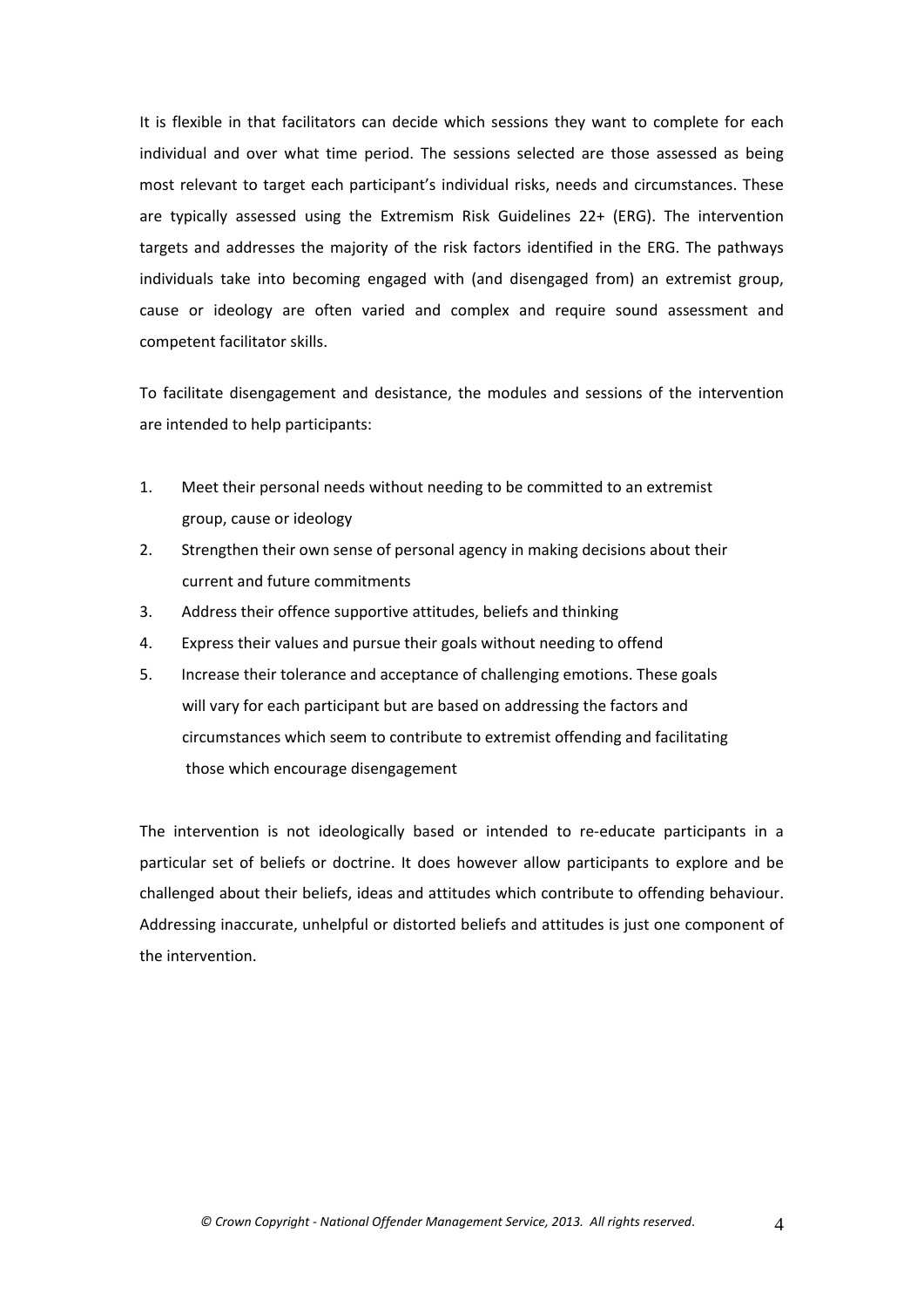# **Aims**

The sessions and modules in the HII are designed to achieve one or more of the following aims depending on the circumstances of each individual participant:

- To assist participants in leading more fulfilling pro‐social lives in which they can meet their needs without having to be engaged with or offend on behalf of an extremist group, cause or ideology.
- To develop their professional support and networks, creating a foundation for future intervention, supervision and management.
- To become familiar with the style and approach of intervention work and to develop a strong, trusting facilitator‐participant relationship.
- To prepare them to engage in more offence‐focussed work or participate in more intensive intervention work.
- To encourage and support participants in reconsidering and re‐examining their engagement and/or identification with an extremist group, cause or ideology.
- To equip them with insight and knowledge to prevent them from accepting and identifying with extremist values, beliefs and ideas *without question*.
- To enable them to express and pursue their values without feeling that they have to offend or be engaged with an extremist group etc.
- To make them less willing or prepared to offend on behalf of an extremist group, cause or ideology (e.g. to make it harder for them to justify harming other groups).
- To enable them to meet their needs through alternative commitments (e.g. relationships, occupations, interests etc) without being engaged with an extremist group, cause or ideology.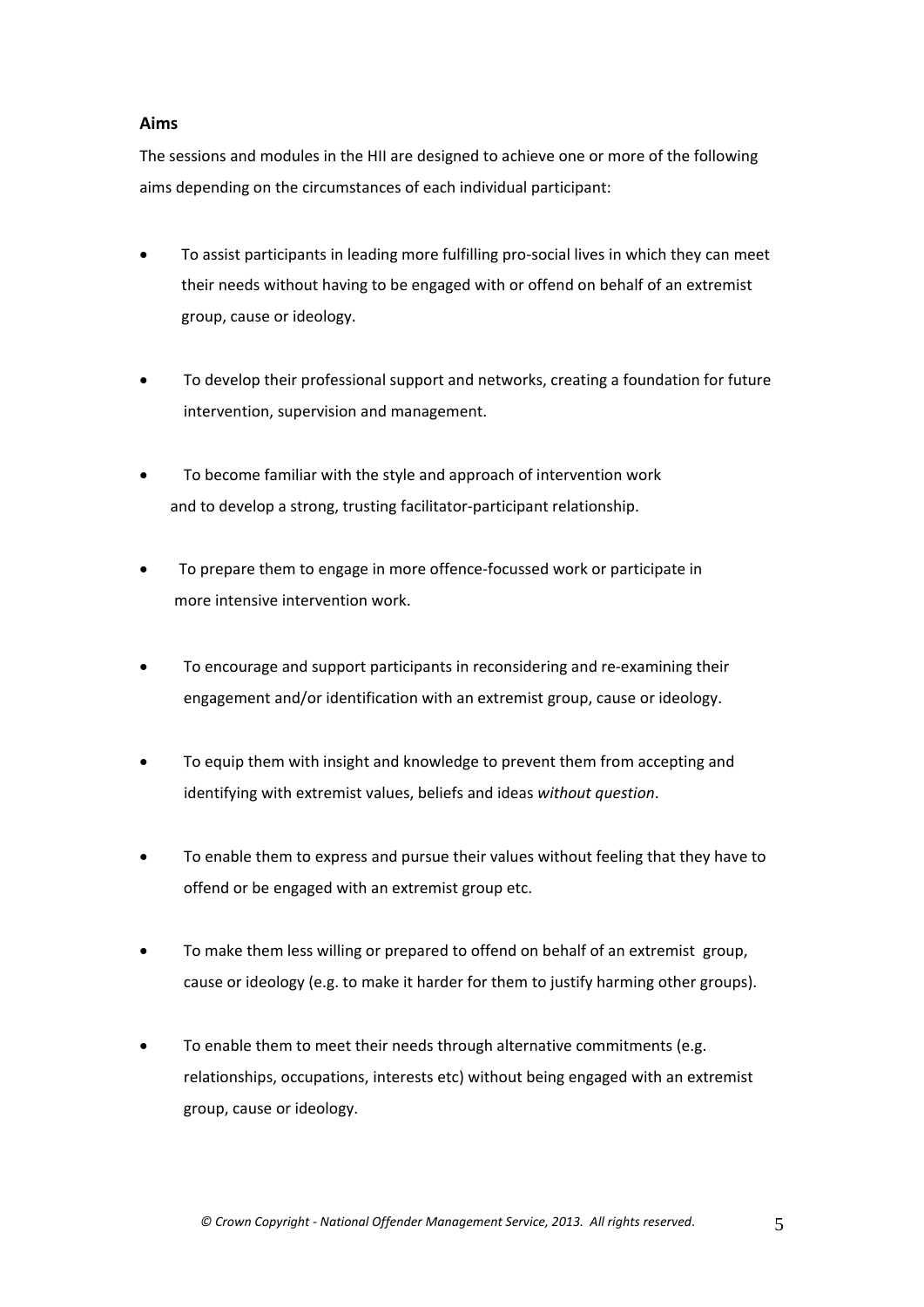- To provide a context through which opportunities can be developed outside of sessions to allow participants to build new commitments and move them away from commitments associated with offending e.g. taking steps to re‐build family relationships.
- To help establish whether and what further intervention work may be required.

## **Intended Outcomes**

As disengagement is a process and not an event, progress is dependent on the participant's position prior to beginning the intervention. For those who are strongly engaged, the process of simply participating and coming to question their continued identification with an extremist group, cause or ideology may represent considerable progress. For those who have already begun to have doubts, taking active steps to separate themselves from other associated with a cause may be an important outcome. For those who have already disengaged, helping them to consolidate their commitment to 'move on' and strengthen new commitments which can prevent them from re-engaging, may be an important outcome. In this respect, the intervention is relevant to participants at various stages of engagement or disengagement. It may also be relevant to repeat previous or complete new sessions of the intervention as individual's progress over time.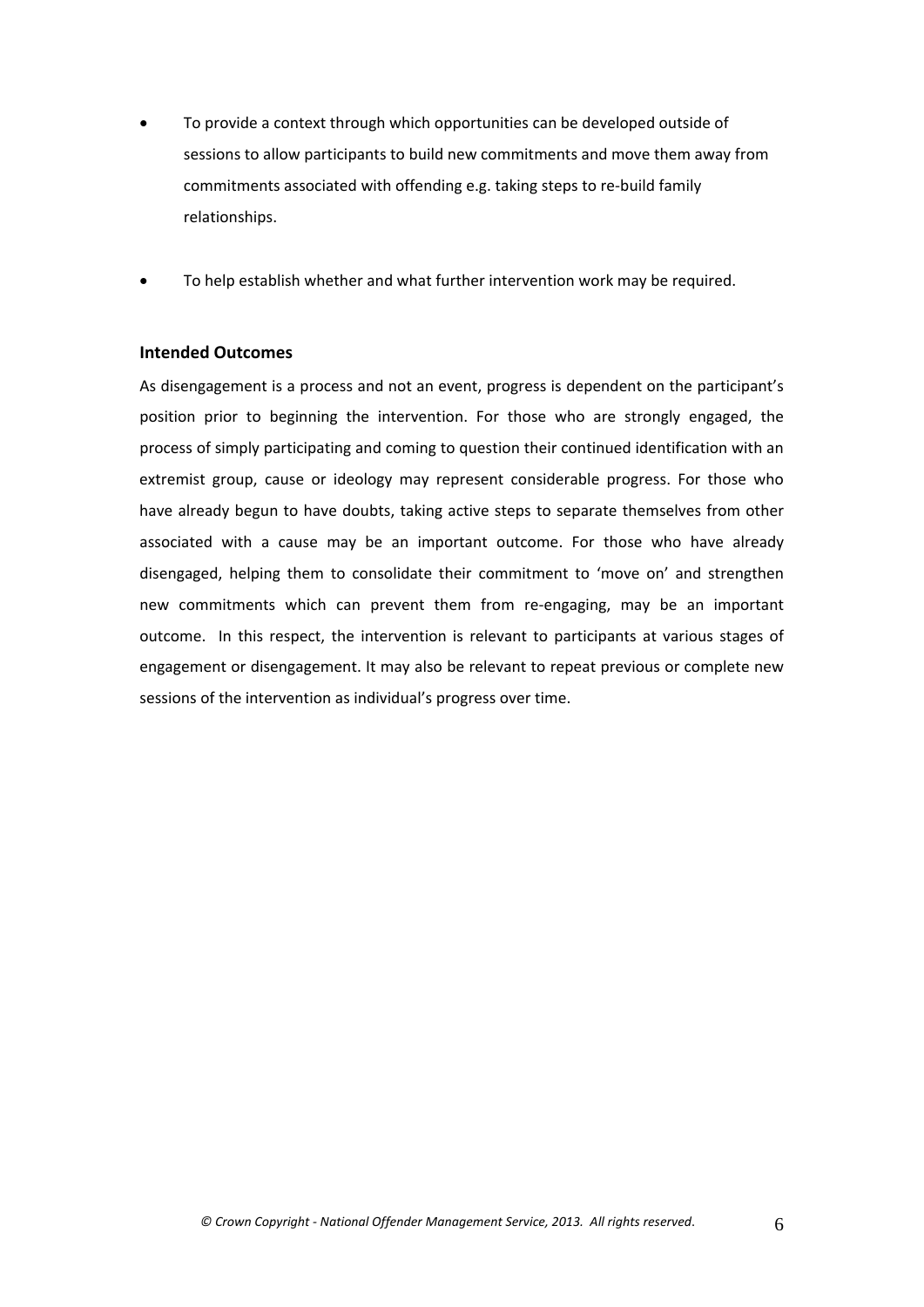### **Suitability**

The intervention is for individuals who committed their offence/s because of their engagement and or identification with a specific extremist group, cause or ideology. It is intended for use with individuals convicted of a Terrorist Act (TACT) offence, and for those convicted under criminal law of other offences where the motivation behind these acts is considered to be extremist.

In some cases, the motivation behind offending is not always clear and the intervention may not always be appropriate. For example, some offenders may have had minimal engagement with a group, cause or ideology or been largely ignorant to their involvement in an offence taking place. Similarly, some individuals may only have become engaged for more superficial or criminal reasons to e.g. for the excitement, to launder money or supply drugs etc. In these instances the intervention may be less appropriate and/or have limited value. Further advice and guidance should be sought from Interventions Unit in these circumstances.

The intervention can also be used for offenders who have not been convicted of a previous extremist offence but for whom there is evidence of current engagement with an extremist group, cause or ideology. This may also include evidence of their intent to offend on behalf of such a group/cause/ideology and evidence that they are capable of doing so. It is not appropriate for those about whom there are vague concerns about vulnerability where evidence of engagement remains ambiguous or lacks credibility. Completion of the Extremism Risk Screening Guidance (or Extremism Risk Guidance 22+) for each individual is recommended to decide whether the intervention is appropriate and legitimate for this purpose.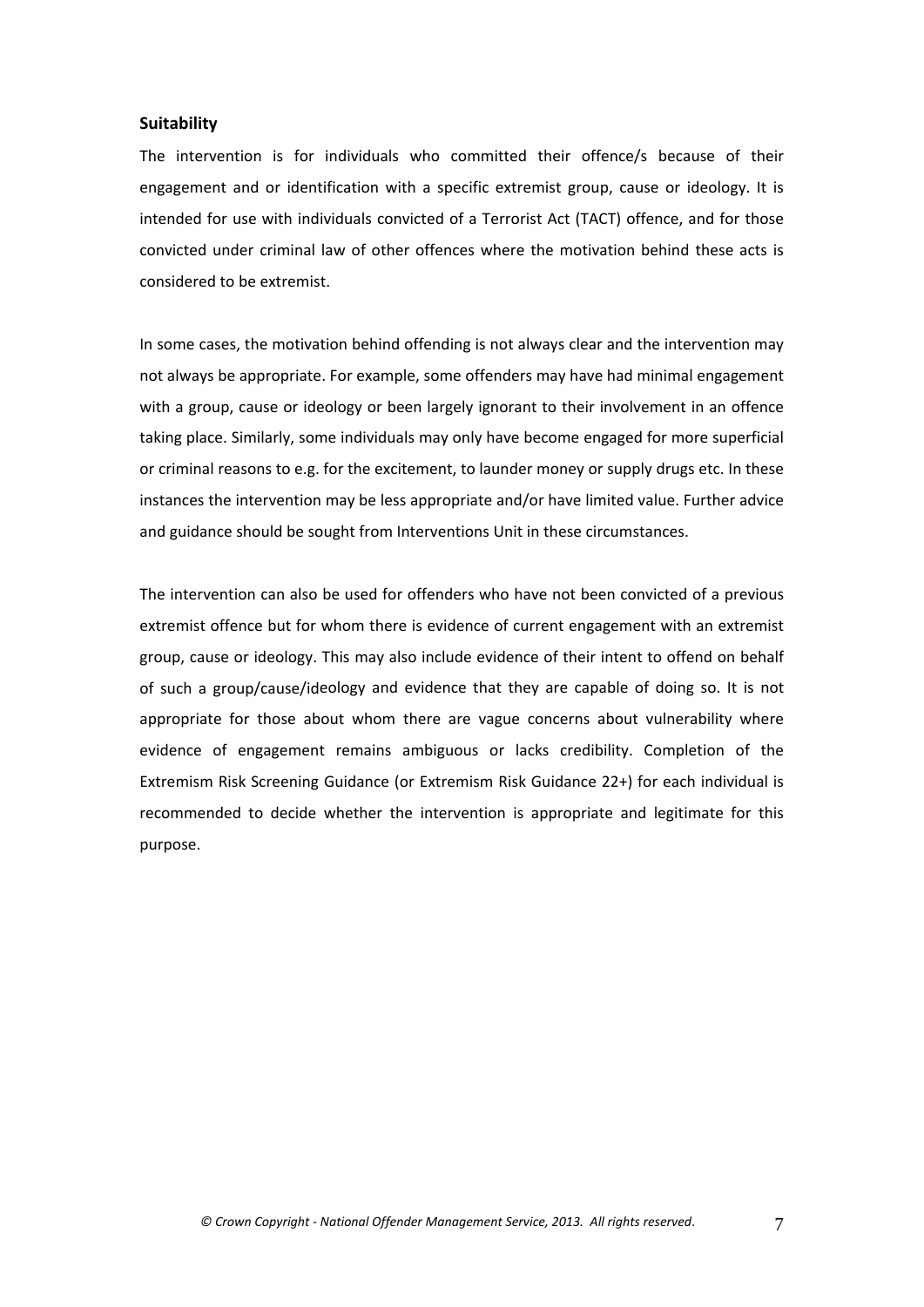### **Approaches Used**

The intervention has been based on general approaches and specific methods that already have currency in effectively addressing offending behaviour (e.g. those identified in the 'What Works' literature) such as pro‐social modelling, emotional management and cognitive restructuring (changing thinking). However it also uses methods and approaches that are more unusual and innovative such as identity development and mindfulness.

Given that the intervention is focused on facilitating changes in personal commitments (process focussed), it is less concerned with developing new skills than some other offending behaviour programmes.

To ensure the intervention is likely to be effective, the intervention has been developed and is delivered in‐line with principles of effective intervention. For example, the intervention has a transparent theoretical basis with clear aims and methods, it is manualised to ensure consistency of delivery and integrity, a formal training programme is delivered, facilitators need to be suitably qualified and facilitators are supervised during delivery.

#### **Delivery**

The HII is a flexible intervention in that different sections can be delivered depending on the risks and needs of the individual and the nature of their offending. Facilitators have to identify which sessions are most suitable for their participant. Some individuals may require considerable time to engage in a meaningful relationship with a facilitator and the process itself. Some offenders whose involvement in a group or cause may have been peripheral may not require the intensity of work required by an individual who is heavily identified with a cause. The number of sessions will vary depending on the level of work required and the current circumstances of the participant.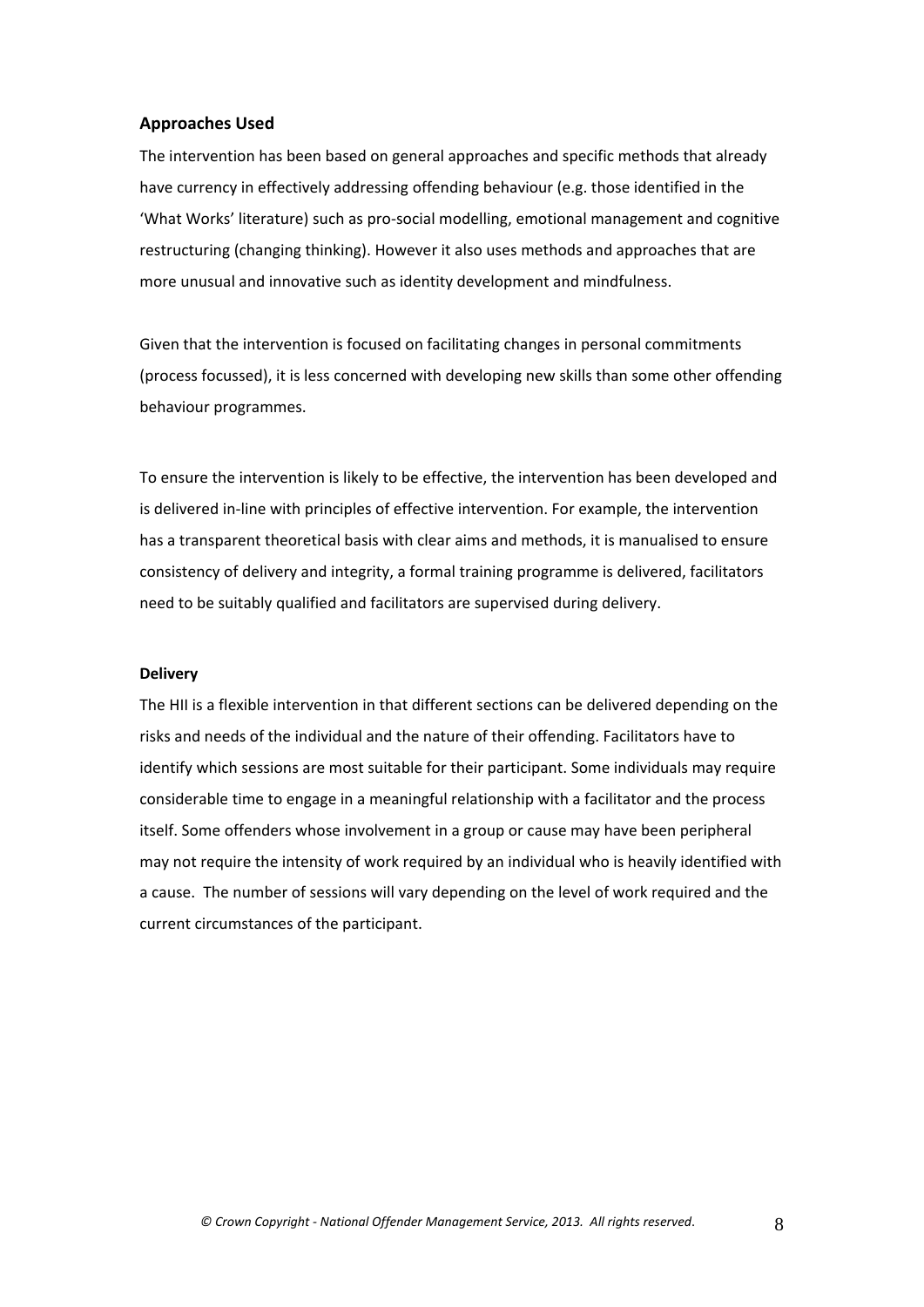## **Modules and Sessions**

The HII includes a number of modules and sessions which are outlined below to give a flavour of their focus and purpose:

- **Engagement and Insight Sessions**: Focus on the participant's needs, beliefs and values, help them explore what is important in their lives and how they can work towards these fulfilling these values and goals without having to remain engaged in an extremist group or cause or having to offend.
- **Foundation Sessions**: Participants identify how they have come to be the person they are today (their identity), why they became interested and involved with a group, cause or ideology and (if relevant) the reasons why they offended.
- **Mindfulness Sessions:** Help participants to manage and tolerate specific thoughts or feelings which may impair their daily lives, their ability to engage fully in intervention work and/or their ability to relate to staff.
- **Personal Identity Sessions**: Participants re‐examine the specific commitments they have made in their lives and how they can make new commitments or strengthen old ones to get on in life without offending.
- **Group Involvement Sessions**: Participants explore the costs and benefits of their involvement and offending (including any disillusionment) and the changes they can make to their involvement to get on in life without offending.
- **Self‐Image Sessions**: Participants explore how they can make changes in their life to maintain a desired self‐image/identity without offending.
- **Group Conflict Sessions**: Participants develop insight into why they may have taken sides and supported or committed harm against another group and how they can deal with similar events differently in the future.
- **Seeking Change Sessions**: Participants reconsider and question the legitimacy of offending to achieve and express their own ideological or political goals and values.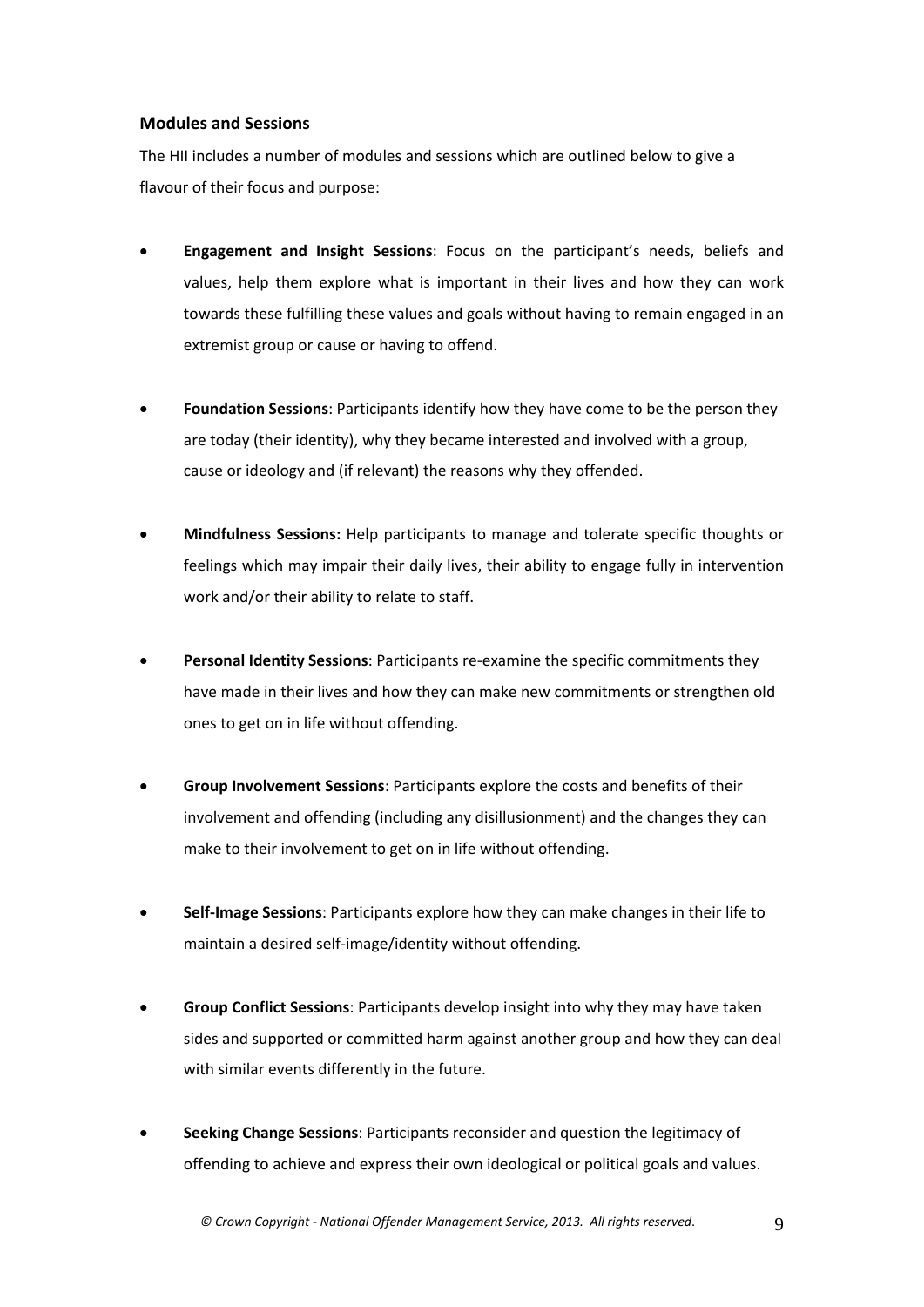**Moving on Sessions**: Help participants consider how they can move forward with their lives in a way that fits with their values, beliefs and needs in a constructive way. They also look at concrete ways in which participants can make progress including skills they can develop, opportunities they can make and take, relationships they can form or strengthen and any additional intervention work they may need.